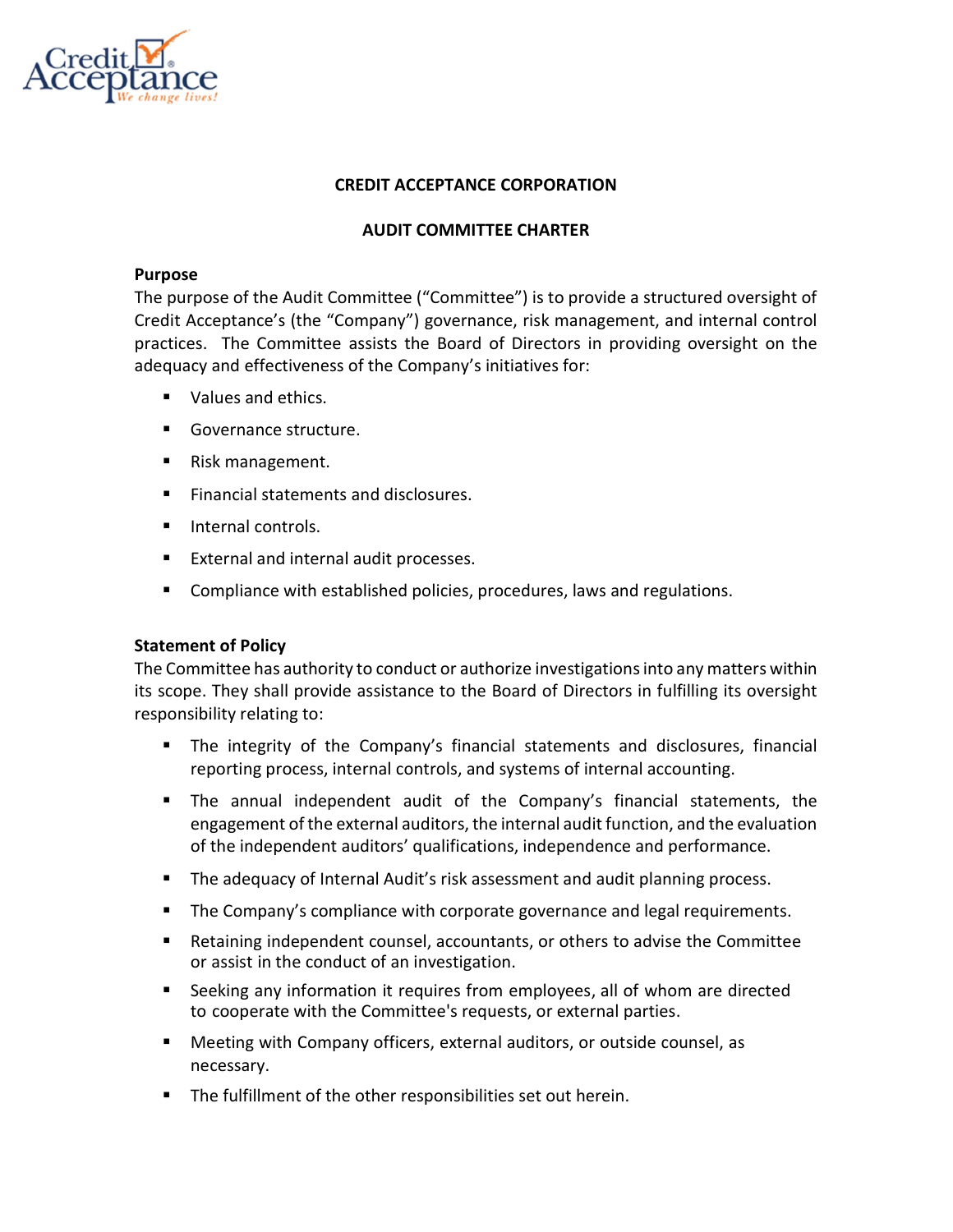The Committee shall review and reassess the Committee's Charter annually and recommend any changes to this Charter that it finds necessary or advisable to the Board.

In discharging its responsibilities, the Committee is not itself responsible for the planning or conducting of audits or for any determination that the Company's financial statements are complete and accurate or in accordance with generally accepted accounting principles. This is the responsibility of management and the independent auditors.

The Audit Committee shall have the power to conduct or authorize investigations into any matters within the Committee's scope of responsibilities. The Committee shall be empowered to retain independent counsel, accountants, or others to assist it in conducting any investigation or to otherwise carry out its duties. The Committee shall also have the authority to cause the Company to compensate the independent auditors and any independent counsel, accountants or other advisors employed or retained by the Committee. The Company will provide all necessary funding to pay such compensation and to pay all ordinary administrative expenses of the Committee that are necessary or appropriate in carrying out its duties.

The Committee will act as the Company's qualified legal compliance committee ("QLCC") and will perform such other functions as assigned by law, the Company's Articles of Incorporation or Bylaws, or the Board of Directors.

### **Organization**

The Committee shall be composed of three and no more than six, including a chairman, each of whom are directors not simultaneously serving as officers or employees of the Corporation. Each member shall at all times be an independent director within the meaning of the Nasdaq rules and satisfy all of the other requirements for Committee members set forth in the Nasdaq rules, including that each member shall be independent and financially literate. At least one member of the Committee shall meet the rules of and be designated as an Audit Committee Financial Expert, as defined by the SEC. The chairman and members of the Committee shall be appointed by a majority vote of the Board of Directors or by its nominating committee.

### Responsibilities

The following shall be the principal responsibilities of the Committee:

Review of Annual SEC Filings. The Committee shall review with management and the independent auditors the Company's Annual Report on Form 10-K, including the disclosures under "Management's Discussion and Analysis of Financial Condition and Results of Operations," their judgment about the quality, not just acceptability, of accounting principles, the purpose for and advisability of major changes in accounting principles, the reasonableness of significant judgments, the clarity of the disclosures in the financial statements and the adequacy of internal controls. The Committee will review the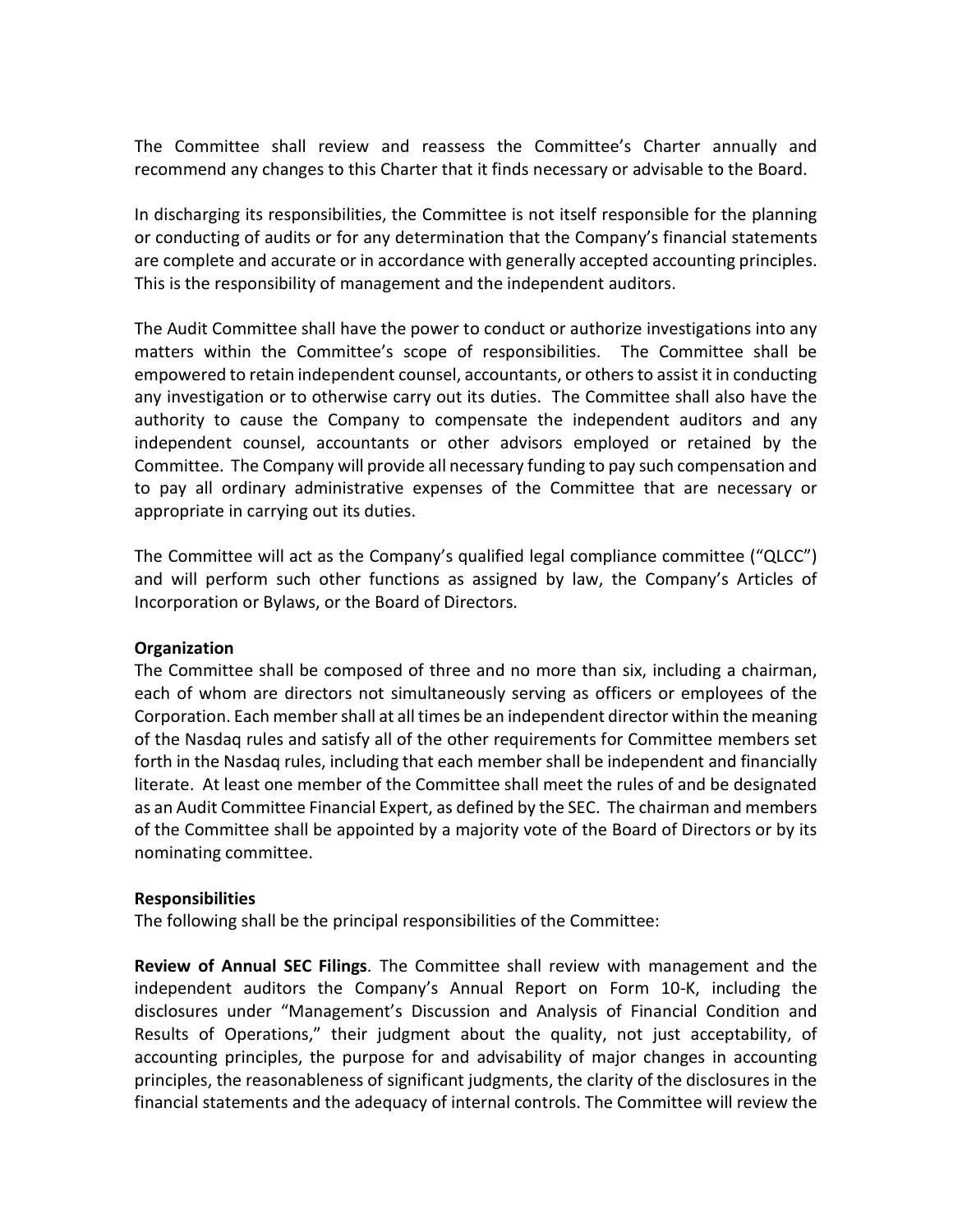annual financial statements and other sections of the Annual Report ensuring they are complete, consistent with information known to members, and reflect appropriate accounting principles. The Committee shall also discuss the results of the annual audit and any other matters required to be communicated to the Committee by the independent auditors under generally accepted auditing standards, applicable law or listing standards, including matters required to be discussed by Public Company Accounting Oversight Board ("PCAOB") Auditing Standard No. 16, "Communications with Audit Committees". Based on such review and discussion, the Committee shall make a determination whether to recommend to the Board of Directors that the audited financial statements be included in the Company's Form 10-K. The Committee will report annually to shareholders, describing the composition of the Committee, responsibilities, how they were discharged and any other information by rule, including approval of non-audit services.

Review of Quarterly SEC Filings and Other Communications. The Committee shall review and discuss with management and the independent auditors the quarterly financial information to be included in the Company's Quarterly Reports on Form 10-Q, including the disclosures under "Management's Discussion and Analysis of Financial Condition and Results of Operations," and shall discuss any other matters required to be communicated to the Committee by the independent auditors under generally accepted auditing standards, applicable law or listing standards. The Committee will understand the interim financial information supplied by management and the nature and extent of internal and external auditor involvement. The Committee will review significant accounting and reporting issues, including complex or unusual transactions and highly judgmental areas and understand their impact on the financial statements. The Committee shall also review and discuss the Company's earnings press releases as well as the types of financial information periodically provided to analysts and rating agencies. They will regularly report these findings to the Board of Directors, including other activities, issues and relevant recommendations.

The Committee shall also discuss the results of the independent auditors' review of the Company's quarterly financial information conducted in accordance with PCAOB AU Section 722, "Interim Financial Information".

Engagement of Independent Auditors. The Committee shall directly appoint, retain, compensate, evaluate, and terminate the Company's independent auditors. The Committee shall review the Independent Auditors' proposed audit scope and approach, including coordination of audit effort with the internal audit activity. The Committee shall have the sole authority to approve all engagement fees to be paid to the independent auditors. The independent auditor shall report directly to the Committee.

Determination as to Independence and Performance of Independent Auditors. The Committee shall receive periodic reports from the independent auditors as required by the Independence Standards Board (or any successor body) regarding the auditors' independence, which shall be not less frequently than annually. The Committee shall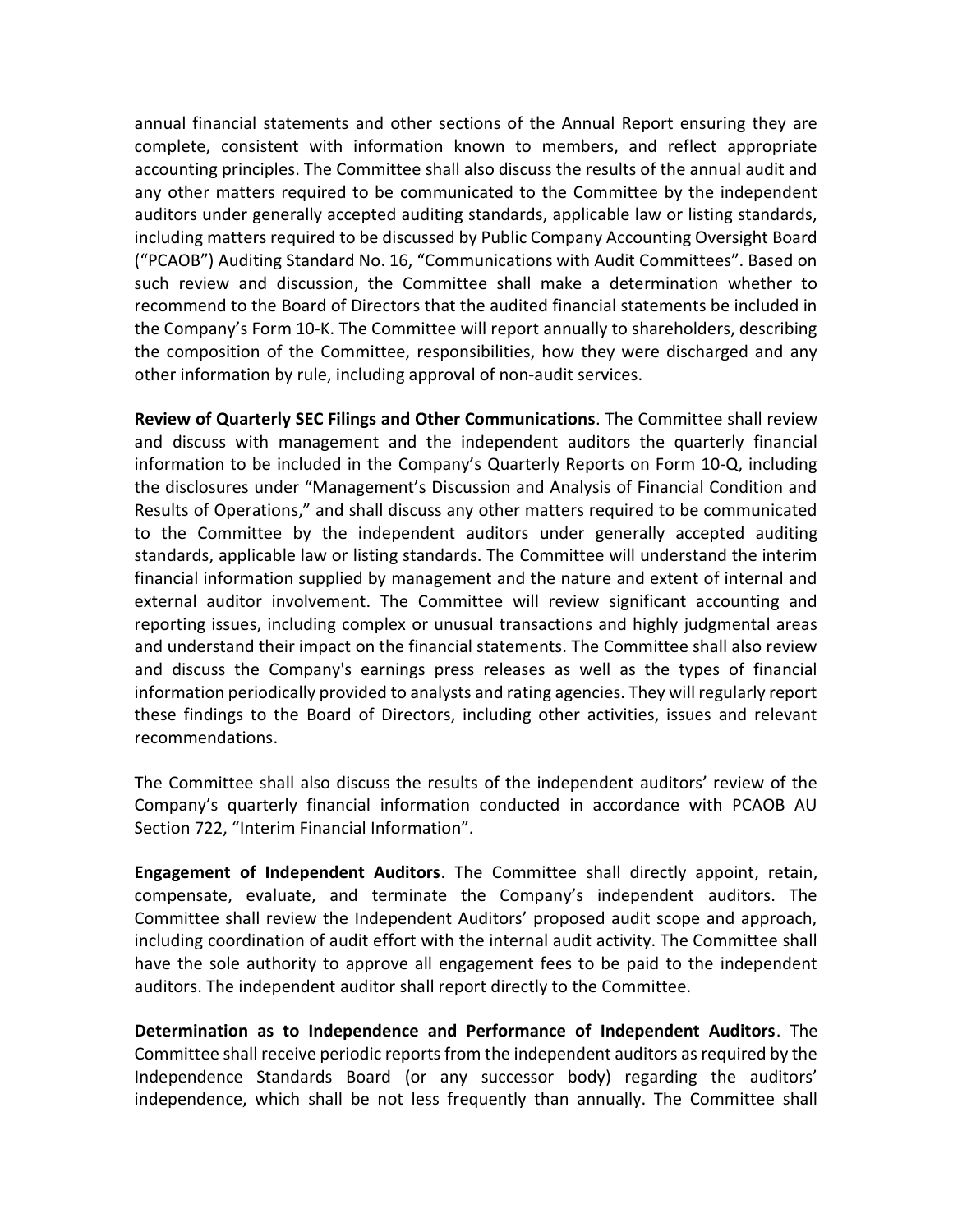discuss such reports with the auditors, including any relationships or services disclosed in the reports that may impact the objectivity and independence of the auditor, and if so determined by the Committee, take appropriate action to satisfy itself of the independence of the auditors. The Committee shall review the performance of the Company's independent auditors at least annually. In doing so, the Committee shall consult with management and the Company's internal auditors and shall obtain and review a report by the independent auditors describing their internal control procedures, material issues raised by their most recent internal quality control review, or peer review (if applicable), or by any inquiry or investigation by governmental or professional authorities within the preceding five years and the response of the independent auditors.

The Committee shall also review any significant disagreement among management and the independent auditors which, if not resolved to the independent auditors' satisfaction, would have caused them to issue a qualified report on the financial statements. "Disagreements" for this purpose shall be those contemplated by Item 304 of SEC Regulation S-K (or any successor rule). The Committee shall consider whether or not there should be a regular rotation of the lead audit partner or the independent audit firm.

Review of Disclosure Controls and Procedures. The Committee shall review with the Chief Executive Officer, the Senior Vice President of Finance & Accounting, and the Chief Legal Officer the Company's disclosure controls and procedures and shall review periodically, but in no event less frequently than quarterly, management's conclusions about the effectiveness of such disclosure controls and procedures, including any significant deficiencies in, or material non-compliance with, such controls and procedures.

Pre-Approval of Audit and Non-Audit Services. The Committee shall establish and maintain guidelines for the retention of the independent auditors for any non-audit service and the fee for such service and shall determine procedures for the approval of audit and non-audit services in advance. The Committee shall, in accordance with such procedures, approve in advance any audit or non-audit service provided to the Company by the independent auditors, all as required by applicable law or listing standards.

Preparation of Report for Proxy Statement. The Committee shall prepare the report required to be included in the Company's annual proxy statement, all in accordance with applicable rules and regulations.

Whistleblowing Procedures. The Committee shall establish and maintain procedures for the receipt, retention, and treatment of complaints received by the Company regarding accounting, internal accounting controls, or auditing matters, and for the confidential, anonymous submission by employees of the Company of concerns regarding questionable accounting or auditing matters.

Review of Corporate Governance, Legal and Regulatory Compliance. The Committee shall periodically review with management, including the Chief Legal Officer, Senior Vice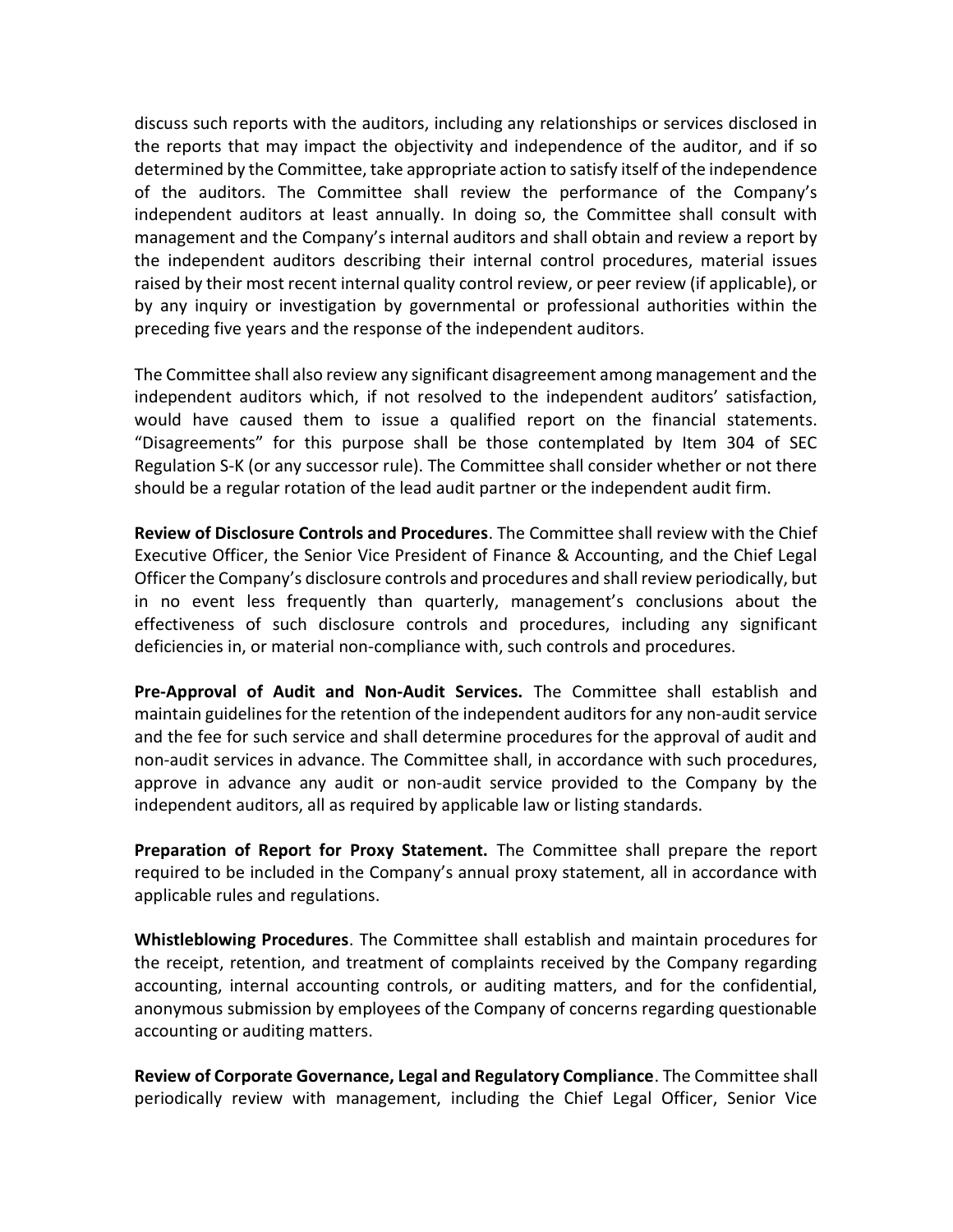President of Internal Audit, and the independent auditors any correspondence with, or other action by, regulators or governmental agencies and any employee complaints or published reports that raise concerns regarding the Company's financial statements, accounting or auditing matters, or compliance with the Company's Code of Conduct.

The Committee shall periodically review with management the policies, procedures, and practices to monitor conformance with the Company's code of conduct and ethics policies. The Committee will provide oversight of the mechanisms established by management to establish and maintain high ethical standards for all team members.

The Committee will review the effectiveness of the system for monitoring compliance with the laws and regulations and the results of the investigation as well as follow-up on any instances of non-compliance. The Committee shall also meet periodically, and may request to meet separately, with the Chief Legal Officer and other appropriate legal staff of the Company to review material legal affairs of the Company and the Company's compliance with applicable law and listing standards.

Act as Qualified Legal Compliance Committee. The Committee shall act as the Company's QLCC for purposes of compliance with 17 CFR 205, "Standards of Professional Conduct for Attorneys Appearing and Practicing before the Commission in the Representation of an Issuer." In this regard, the Committee shall do the following:

- Adopt written procedures for the confidential receipt, retention, and consideration of any report of evidence of a material violation by the Company or any of its officers, directors, employees or agents, of an applicable U.S. federal or state securities law, a material breach of a fiduciary duty arising under U.S. federal or state law, or similar material violation of any U.S. federal or state law.
- **If Inform the Company's Chief Legal Officer and Chief Executive Officer (or the** equivalents thereof) of any report of evidence of a material violation (unless such report to the Chief Legal Officer and Chief Executive Officer would be futile).
- Determine whether an investigation is necessary regarding any report of evidence of any material violation by the Company, its officers, directors, employees or agents and, if it determines an investigation is necessary or appropriate: (a) notify the full Board of Directors; (b) initiate an investigation, which may be conducted either by the Chief Legal Officer (or the equivalent thereof) or by outside attorneys; and (c) retain such additional expert personnel as the Committee deems necessary.
- At the conclusion of an investigation: (a) recommend, by majority vote, that the issuer implement an "appropriate response" to evidence of a material violation; and (b) inform the Chief Legal Officer and the Chief Executive Officer (or the equivalents thereof) and the Board of Directors of the results of any such investigation and the appropriate remedial measures to be adopted.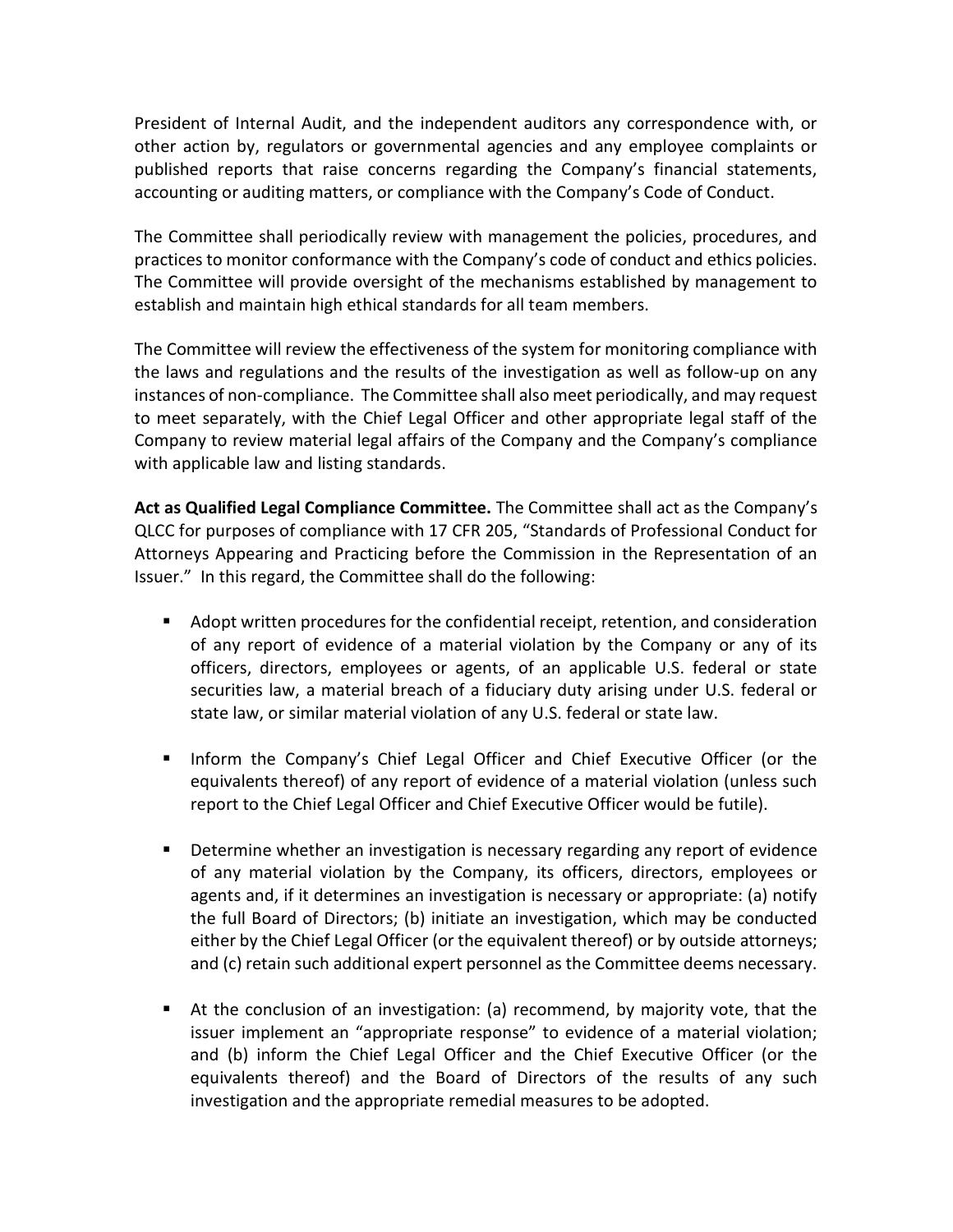Acting by majority vote, take all other appropriate action, including notifying the SEC, if necessary, in the event the Company fails in any material respect to implement an appropriate response that the QLCC has recommended the issuer to take.

Review of Certain Transactions with Directors and Related Parties. The Committee shall review and approve all of the Company's transactions with Directors and executive officers of the Company and with firms that employ Directors, as well as any other material related party transactions.

Internal Audit. The Committee, in consultation with management, the independent accountants, and the Senior Vice President of Internal Audit, shall provide oversight related to:

- The Internal Audit function's strategic plan, objectives, performance measures, and outcomes.
- **Internal Audit's risk-based audit plan, including reviewing the resources necessary** to achieve the plan.
- Significant risks and exposures to the Company and assess the steps management has taken to minimize such risk to the Company.
- The audit scope and plan of the internal auditors as well as Internal Audit's performance relative to the plan.
- Any changes required in the planned scope of their audit plan.
- **Significant findings during the year and management's responses thereto.**
- Any difficulties encountered in the course of the audits, including any restrictions on the scope of their work or access to required information.
- The Internal Audit Department staffing, including the appointment or removal of the Senior Vice President of Internal Audit as well as any compensation or salary adjustment.
- The Internal Audit Department budget, resource plan, activities, and organizational structure.
- **The Internal Audit Department charter.**